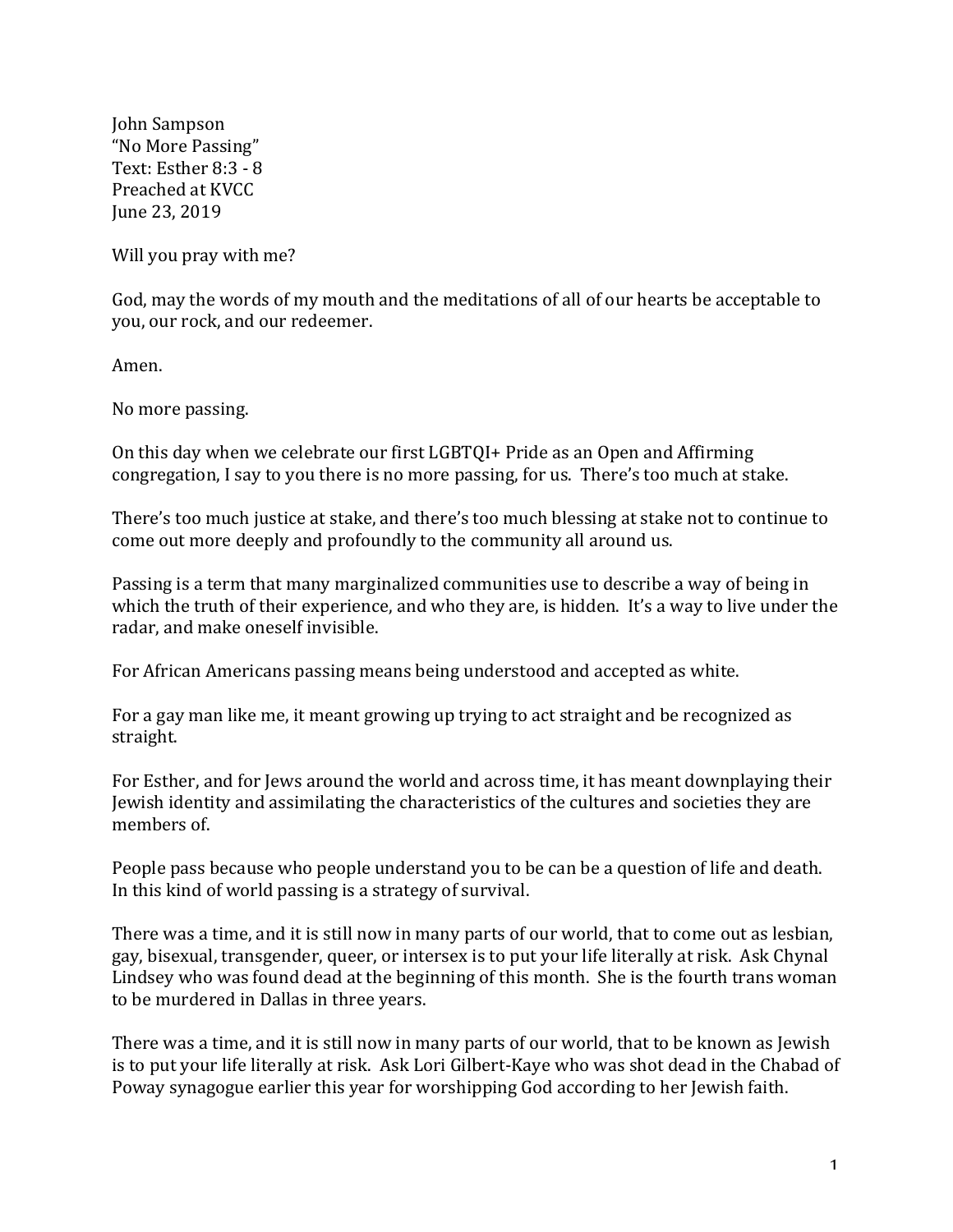And so some of those who are at risk – at risk for their lives, at risk for their families, at risk for their jobs, at risk for becoming the objects of random violence  $-$  may try to pass. They may try to pass as straight, as cis-gender, as white, as non-Jewish.

And we should never judge those who try to pass. Those who are taking on the persona of the privileged classes to avoid violence and dehumanization are negotiating their lives, and the world around them, so that they may be safe. Who are we to say that's not right?

But there are those who have come to a decision for themselves that passing creates more harm than good – that passing allows the sick jokes and stereotypes and lies and discriminatory laws about who LGBTOI+ people really are - to thrive and grow and harm. And it is in the face of this mounting prejudice that some have decided to stop passing, and come out as who and what they really are. It is in the face of increasing hate that some have decided to stop passing, and come out as the beautiful children of God they are blessed to be.

On this day of Pride, when we celebrate as an Open and Affirming congregation, we hear the story of Esther at a pivotal moment in her life. Esther is a woman who has received all of the privileges a woman could in the Persian Empire because she has passed as something other than a Jew, and through the hiding of her true self was able to marry the king. But there she stands as an edict is about to be put into effect that will destroy all of the lews across the empire, and she knows if she were to reveal who she was she might be destroyed herself.

At that moment I wonder if Esther remembered the story of how God saved the Israelites, how God saved the Jews, by bringing them out of slavery in Egypt and gave them their own land to inhabit, in which they could be free. I wonder if she remembered how many Israelites were lost in the process, but that the people, as a people, were saved and liberated.

And I wonder if this story, from her Jewish ancestors, made the difference and gave her the courage, and maybe even the pride, to risk it all and reveal who she was to her husband, the king.

Because it is in this moment, when Esther stops passing, that she saves her people by stopping the edict that would have led to the murder of so many innocent people.

It's in light of this story of Esther, and her courage, that I think on this day of Pride of what happened fifty years ago at the Stonewall Inn in Greenwich Village in New York City. I think of how in the early morning of June 28, 1969 police officers entered the Inn to harass and arrest the LGBTQI+ people and their friends who had gathered to drink, and socialize, and partner with each other for the night. I think of the drag queens who were there, and the sissy boys, and the lesbians, all those who had nowhere else to go and meet. And I think about how when the police started harassing the customers that night, how those who were there began to risk it all, and they fought back and threw the police out of the bar. I think about the courage, and the pride of that small group of people, who refused to pass in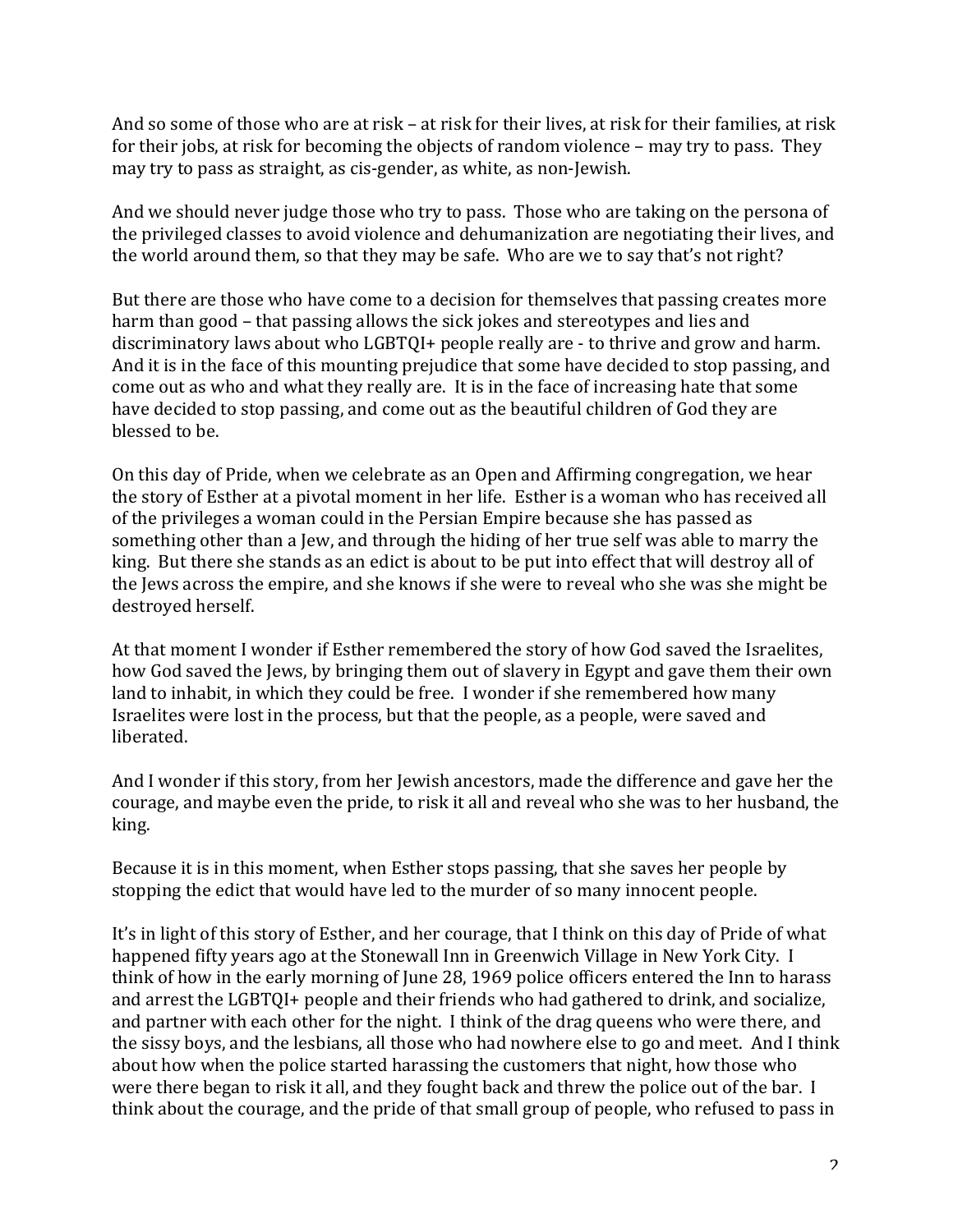corporate jobs and fake marriages, who stood up in their rainbow glory. And how at that moment they saved their people. Because in that moment they started the modern LGBTQI+ rights movement.

This morning our sacred story and our lived experience flow together and tell us the same truth. True freedom, true liberation, true blessing, is achieved when we stop passing, and risk revealing who we are to the world around us. This is what Harvey Milk taught us as LGBTQI+ people; this is what he taught us all as Americans when he said:

You must come out Come out to your parents Come out to your neighbors Come out to your coworkers Destroy the lies and distortions For your sake. For their sake.

Because once you stop passing, once you come out, then all of the lies that are told about LGBTQI+ people are revealed for what they really are...lies.

Soon, and very soon, as the hymn goes, our congregation will be taking another step further in our process of coming out to the world as an Open and Affirming congregation.

Because very soon we will be putting up our new sign out on the front lawn of our church. It's going to have our name, and identify me as the pastor. It will give our contact information. And on the bottom it will announce to all of our neighbors, and all of those who drive and walk and bike past our building, that we are an Open and Affirming congregation. Now, for some people that will mean something, but for most it won't. But under these words will be a long thin rainbow. And I think this rainbow, the sign for LGBTQI people and concerns, will mean a lot to all those who will see it.

For many people when they see our church from the street today, when they see its simple classical design, the white clapboards, the dark green shutters, I think they may imagine that we are just like all of the other churches in this area. They might think we are just like all of the other churches around our country.

They might think that of course we believe being  $LGPTQI+$  is a sin.

They might think that we would never ordain a gay man as pastor.

They might think that we would be conservative, and traditional, that we would never mix up the gender of God and refer to God as she.

They may think they know exactly what God's spirit is doing in this place.

But I think the rainbow, which will be etched into our sign, will tell a different story. I hope it will reveal to those passing by, that we are not what they might think we are, and that